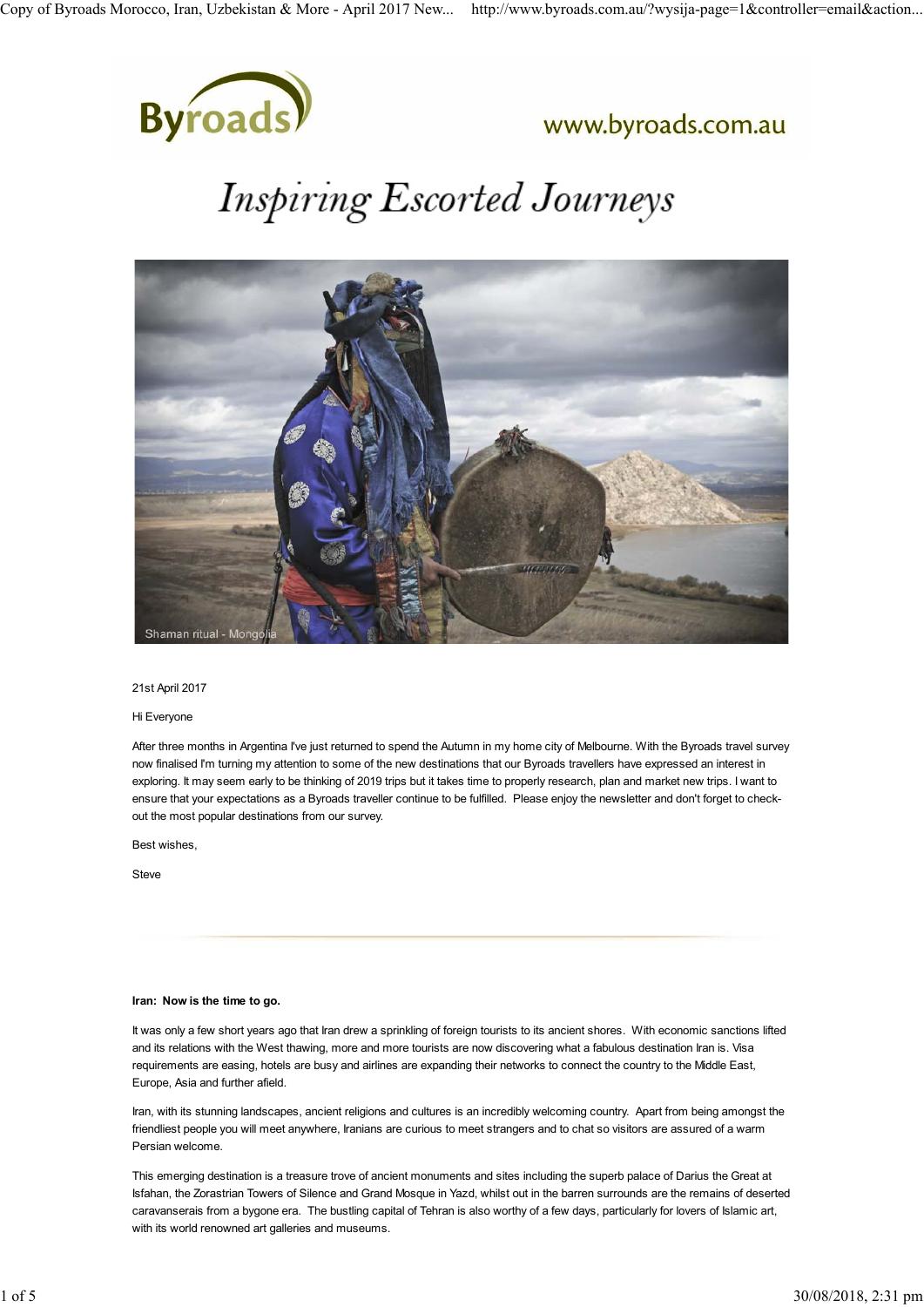Byroads 15 Days 'Persia Unveiled' trip covers all the highlights of this remarkable country with departures in October of 2017 and 2018. It also combines perfectly with our 13 Days 'Uzbekistan' trip for those who want a more in-depth look at this region of the world.





#### **Byroads Featured Accommodation - Galle Fort Hotel - Galle, Sri Lanka**

This newsletter I have chosen to feature the Galle Fort Hotel in the Sri Lankan coastal city of Galle. We spend two nights here on the Byroads 13 days 'Secrets of Sri Lanka' tour.

This beautiful 14 room boutique hotel is situated inside the grounds of the old Galle Fort. The fort itself was originally built in the 16th century by the Portuguese however it passed into Dutch hands in 1640. In 1999 an Australian entrepreneur purchased a dilapidated 17th Century Dutch merchant's mansion inside the walls of the fort and impeccably restored it to open as a hotel in 2003. This iconic building has throughout its long life been a gem merchants mansion, RAF barracks, a post office, bakery, lapidary and even a pitch for the forts juvenile cricketers.

The Galle Fort Hotel is quintessential Galle, a beautiful, eclectic, eccentric gem of a place in the town that exerts a magnet appeal for history and culture buffs. In 2010 and 2016 the Galle Fort Hotel was named 'Sri Lanka's Leading Boutique Hotel' at the World Travel Awards.

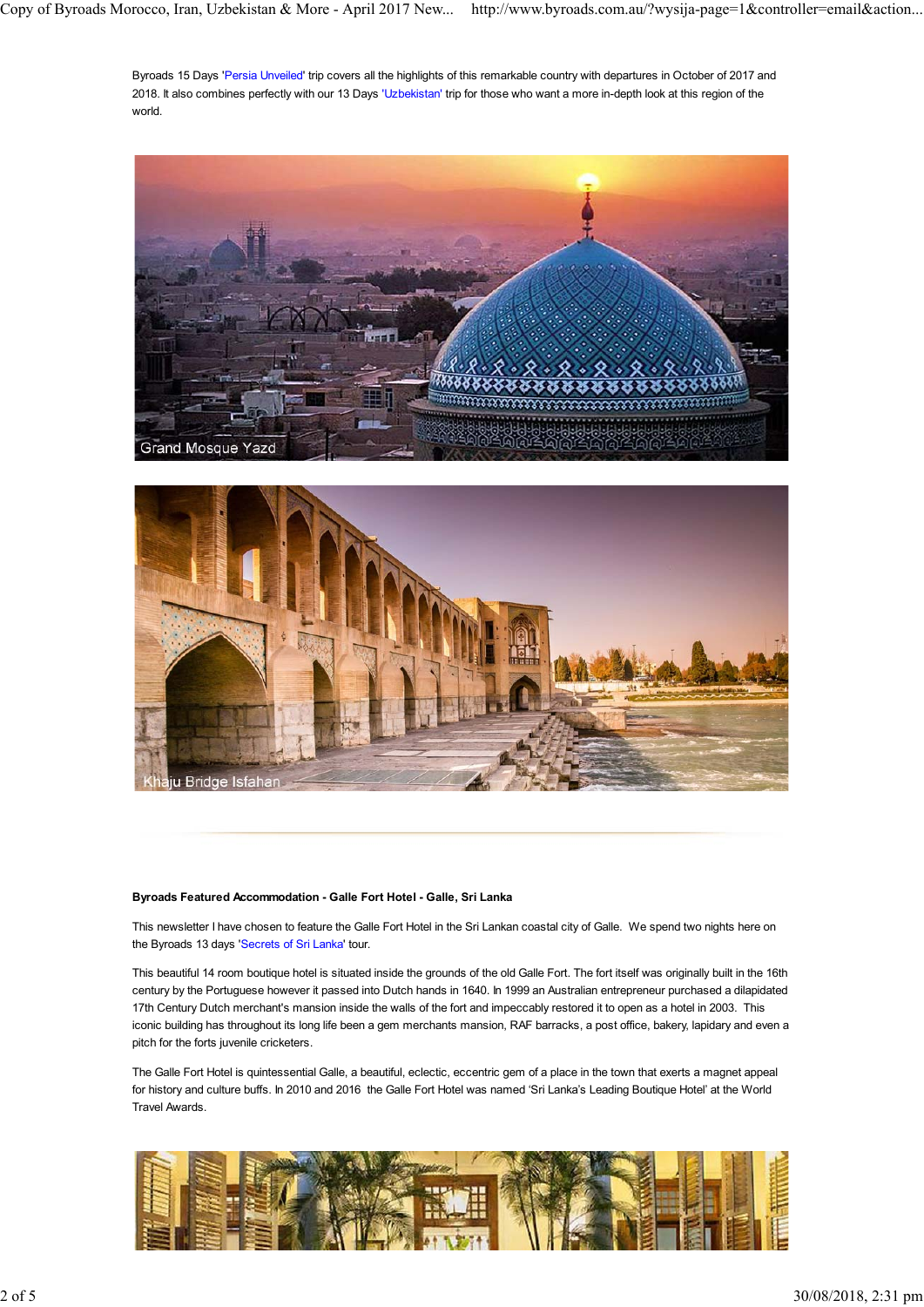



#### **Your Destinations of Choice**

Well the results are in from the travel survey. It's interesting to see that Morocco continues as Byroads most popular destination however as you can see there is no shortage of new ideas as well. For the 2019 season you can be assured of at least two new destinations from the list below:

| $1 \quad$ | Morocco | 6. India |
|-----------|---------|----------|
| 2.        | Iran    | 7. Cuba  |

- 3. Oman 8. Italy
- 4. Kazakhstan 9. Mongolia
- 5. Bhutan 10. Kyrgyzstan

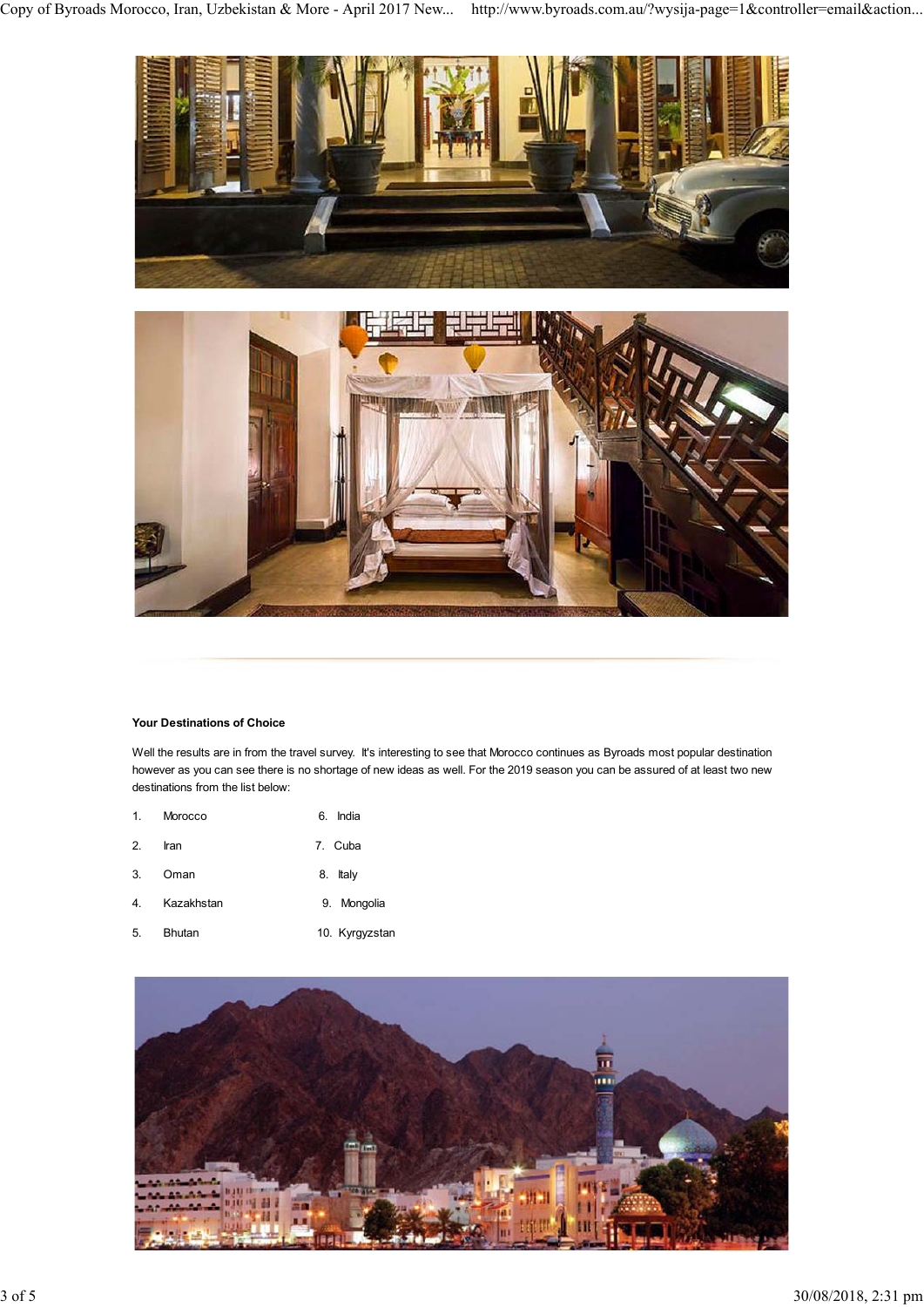

#### **Not quite Uber - Cuba's ageing taxi fleet**

On the streets of Havana and right across Cuba thousands of ageing American cars work as 'gypsy cabs', part of a thriving black market economy that helps keep the island nation's economy limping along.

Abandoned first by the USA when the communist revolution swept across the island in 1959 and again in 1991 with the collapse of its long-time sponsor and communist ally the Soviet Union, Cuba's economy has struggled under the weight of crippling economic sanctions. The drivers of the country's fleet of pre-1960's taxis are testimony to the tenacity of the Cuban people and demonstrates the amazing ability of Cubans to improvise in order to keep the wheels of these giants of the road, rolling along. The cars best demonstrate the diverse reality of life in Cuba – on the one hand there is the romantic, frozen-in-time feeling and on the other, the country's faltering development.

With almost no vehicle imports coming into the country, these cars are preserved by Cuban mechanics and improvised fixes by their owners. Even if they could afford a new car, most Cubans rarely receive the government's authorisation to buy them. Approvals are normally reserved for officials and the wealthy and for the the government's own taxi service. As a consequence, Cubans cannibalise older cars for parts and irrespective of the make, these rare parts can end up on any vehicle. Try to imagine a 59 Chevrolet with a Nissan diesel engine, a Toyota radio, Ford seats and a transmission from a Russian Lada and you have the right idea.

Our Byroads 'Rhythms of Cuba' trip includes a late afternoon drive along the Malecon in one of these great American classics. The Malecon is Havana's iconic waterfront boulevard and an open top convertible is just the way to see it.